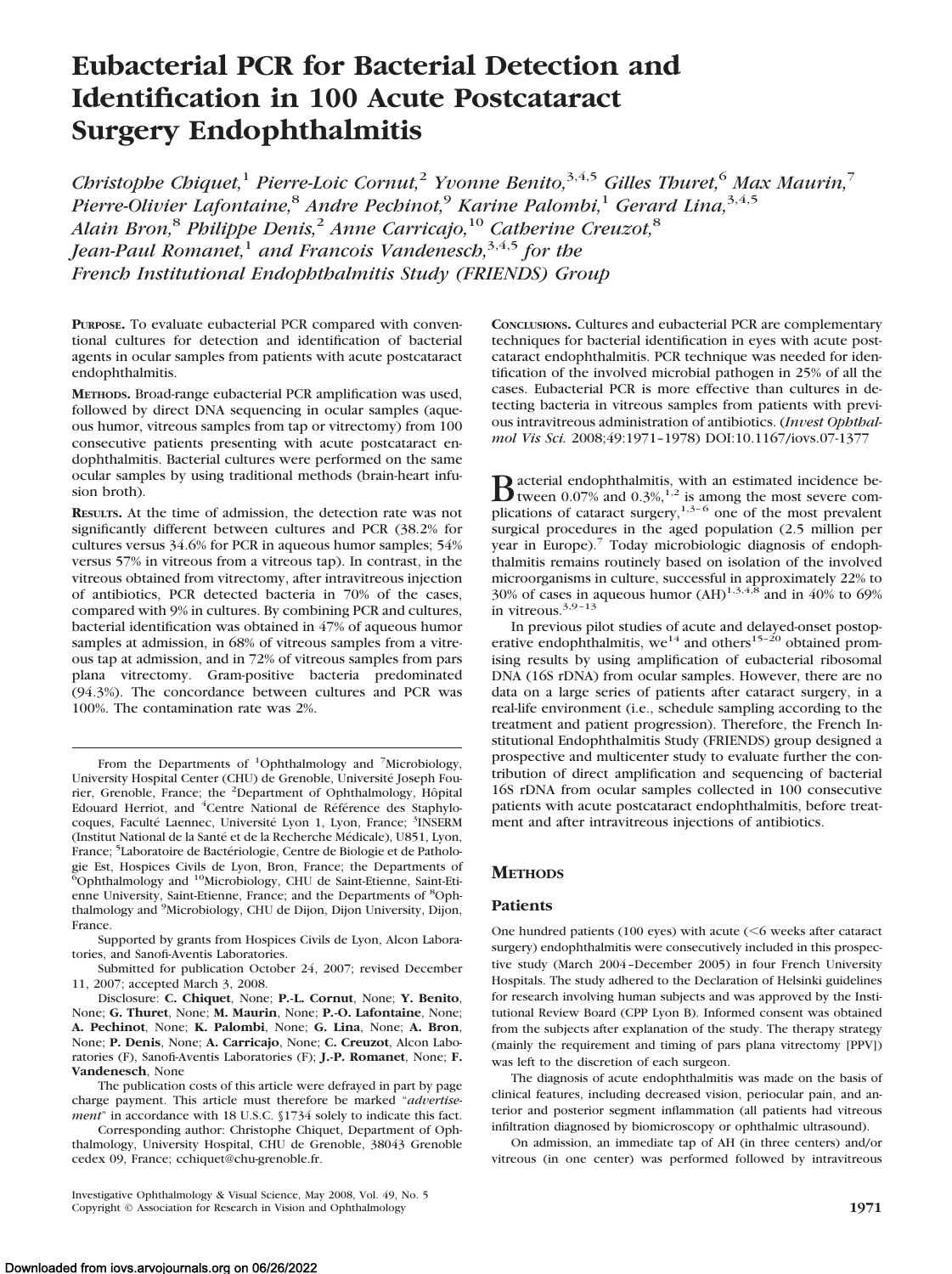injection of vancomycin (1 mg) and ceftazidime (2.25 mg). The patients were also treated with a broad-spectrum intravenous antibiotic regimen (ciprofloxacin and piperacillin or fosfomycin) for 5 days and topical drugs (corticosteroids, tropicamide). For ethical reasons, a second AH ( $n = 53$ ) or vitreous sample ( $n = 57$ ) was collected from the patients only if a second intravitreous injection and/or a PPV was needed (in cases of visual acuity less than counting fingers, retinal detachment, or anatomic and/or functional aggravation; Fig. 1). PPV was always performed after a minimum of one intravitreous injection of antibiotics.

All eyes were sampled after two instillations of 5% aqueous povidone iodine solution in the conjunctival sac (1 minute) and after one rinse with balanced-salt solution. AH (150-200  $\mu$ L) and/or vitreous samples  $(200 - 300 \mu L)$  were collected just before the intravitreous injection of antibiotics in a sterile syringe. Fourteen patients had AH samples and a vitreous tap at admission. Undiluted vitreous samples (500  $\mu$ L) were also collected during PPV. Ocular specimens were separated into two samples at the time of sampling under aseptic conditions and one half was directly injected in brain-heart infusion broth (BHI; 10 mL, pH 7.4  $\pm$  0.2; ADM 88440; AES Laboratories, Combourg, France), then rapidly sent to the microbiology laboratory (delay  $1$  hour) for conventional cultures. The other half was stored in a DNA-free microcentrifuge tube for PCR and transferred at 4°C to a single hospital center (delay  $\leq 48$  hours). In some cases (Fig. 1), a second ocular sample (aqueous humor, vitreous tap, or PPV) and a third ocular sample (PPV) may have been obtained when intravitreous injection of antibiotics was needed or when a PPV was performed. These samples were analyzed with the same microbiologic techniques.

# **Control Patients**

Two populations of control patients were included: (1) patients undergoing a planned ocular surgery without ocular inflammation  $(n =$ 50) and (2) patients with diagnosis of noninfectious uveitis (intraocular lymphoma,  $n = 5$ ) or nonbacterial uveitis (toxoplasmosis,  $n = 5$ ). The control samples (AH,  $n = 35$  and vitreous,  $n = 25$ ) were obtained with the same sterile conditions and analyzed with the same techniques as the infectious specimens. Microbiologic tests were performed by investigators blind to the origin of the sample.

#### **Bacterial Cultures**

BHI broths were subcultured on enriched media, including Columbia blood agar and chocolate agar supplemented with polyvitex (bioMérieux, Lyon, France), when bacterial growth was detected or systematically after 2 weeks of culture incubation if no growth was detected. For positive cultures, a Gram stain was performed, and bacterial identification and antibiotic susceptibility testing were performed according to the recommended methods.<sup>21</sup>

## **Eubacterial PCR Technique**

Bacterial DNA extraction, 16S rDNA PCR amplification, and DNA sequence analysis were performed as previously described.<sup>22,23</sup> Eubacterial PCR detected 500 colony-forming units (cfu) of *Staphylococcus* epidermidis.<sup>23</sup> Amplification of the human  $\beta$ -globulin gene served as an internal positive extraction and amplification control.<sup>22</sup> The 16S rDNA sequences obtained were compared with those available in the GenBank, EMBL, and DDBJ databases with the program BIBI (Bio Informatic Bacterial Identification; http://pbil.univ-lyon1.fr/bibi/query. php). Identification to the species level was defined as a 16S rDNA sequence similarity of 99% or greater with that of the GenBank prototype strain sequence. Identification to the genus level was defined as a 16S rDNA sequence similarity of 97% or greater with that of the GenBank prototype strain sequence. A failure to identify was defined as a 16S rDNA sequence similarity less than 97% with sequences deposited in GenBank at the time of the analysis.<sup>24</sup>

To differentiate genetically closely related species of *Streptococcus*, a portion of the superoxide dismutase gene (*sodA*) was amplified using SOD-UP and SOD-DOWN primers.25 The amplified *sodA* sequence was then compared to that in the data bases.

#### **Statistical Analysis**

Statistical analysis was performed with commercial software (SPPS, ver. 12.0; SPSS, Chicago, IL). For the comparison of culture and PCR results for ocular samples, the nonparametric McNemar test was used. Mean comparisons were made with the nonparametric Mann-Whitney test. Significance was accepted at  $P < 0.05$ .

# **RESULTS**

Forty-nine (49%) male and 51 female patients were included, with a mean age of 69.2  $\pm$  14.7 (SD) years. The median delay of acute endophthalmitis after surgery was 5 days (range,  $2-35$ ).

#### **Initial Ocular Samples before Antibiotic Injection**

**Aqueous Humor.** AH samples were collected from 76 eyes just before the first intravitreous injection (Fig. 1a; Table 1). Overall, PCR was positive in 26 (34.6%) of 75 of the analyzed samples, and cultures were positive in 26 (38.2%) of 68, which led to a global bacteria identification in 36 (47.3%) of 76 cases. For the 67 eyes that benefited from both PCR and cultures, the distribution of positive and negative samples was not significantly different according to the microbiologic technique used  $(P = 0.18)$ . Of the 41 samples negative with cultures, four had positive PCR (9.7%).

**Vitreous.** In 38 patients, vitreous samples were obtained by using a vitreous tap just before injection of antibiotics (Fig. 1B; Table 2). Overall, PCR was positive in 21 (56.7%) of 37 samples, cultures were positive in 19 (54%) of 35, which led to a global bacteria identification in 26 (68.4%) of 38 cases. Of the 34 eyes that had both PCR and cultures, the rate of positivity between the two techniques was not significantly different  $(P = 0.99)$ . Of the 15 samples that were negative with cultures, 6 (40%) had positive PCR results.

## **AH Samples Obtained after Intravitreous and Systemic Administration of Antibiotics**

In the subgroup of 76 patients who underwent an initial AH tap, a second AH sampling was performed in 53 eyes after one intravitreous injection of antibiotics (Fig. 1A, 2). At admission, 17 (32%) of 53 in this group had initially positive PCR and 18 (38.3%) of 47 had positive cultures. After one intravitreous injection, cultures were positive in 6 (13.6%) of 44 cases and PCR in 11 (23.4%) of 47. Paired comparisons at the time of the second sampling showed no significant difference between cultures and PCR  $(P = 0.68)$ . When PCR and cultures were combined, the bacteria were identified in 14 (26.4%) of 53 cases.

The effect of one intravitreous injection of antibiotics was evaluated in these 53 patients. When comparisons were made individually (Fig. 2)—that is, for each ocular sample—the positivity rate of PCR decreased from  $32\%$  to  $23.4\%$  ( $P = 0.001$ ), whereas the positivity rate of cultures decreased from 38.3% to 13.6% ( $P = 0.036$ ). The second AH tap gave an additional microbiologic diagnosis in only 4 of the 53 (7.5%) patients, including three positive PCRs and one positive culture.

# **Vitreous Samples Obtained from PPV after Intravitreous Antibiotic Therapy**

In the overall series, 57 patients underwent a PPV with a mean delay from diagnosis of 4.5  $\pm$  4 days, after an average of 1.75  $\pm$ 0.5 intravitreous antibiotic injections (Table 3). The PCR and cultures of the vitreous samples were positive in 40 (70.1%) and 5 (8.8%) of the 57 cases ( $P \le 0.001$ ), respectively. When PCR and culture results were considered together, the infectious agent was identified in 41 (72%) of 57. In negative cultures, PCR was positive in 35 (73%) of 48 cases.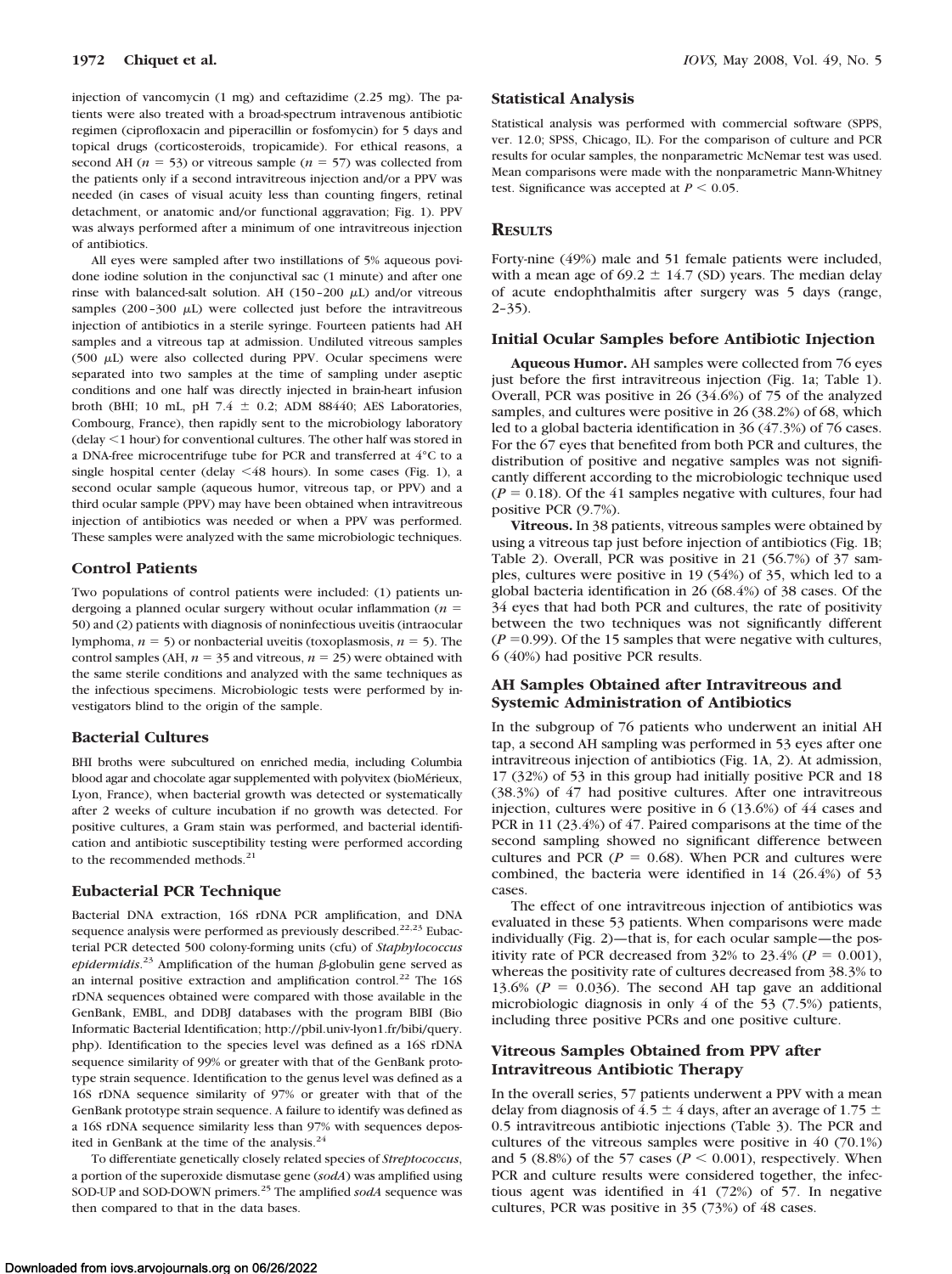

**FIGURE 1.** Analysis flow chart of aqueous humor samples (**a**) and vitreous tap (**b**). The calculated percentages of positivity are based on the number of positive samples/the number of samples analyzed using the microbiologic technique (and not necessarily on the total number of eyes, since only one technique was performed for a few eyes). The number of additional diagnoses using PCR is calculated as the number of cases diagnosed using only PCR/total number of samples tested using cultures + PCR. The number of additional diagnoses of the sample is the percentage of cases of the series nondiagnosed by the previous sample and diagnosed with the new sample. A patient may have several ocular samples (an average of 2.2)—that is, 22 patients with one ocular sample, 49 with two samples, and 33 with three samples. Additional ocular samples could have been performed when intravitreous injection of antibiotics was needed or when a PPV was performed. Fourteen patients had both AH sample and vitreous tap at admission (no. 119, 121, 122, 124, 125, 133, 134, 135, 136, 151, 152, 160, 163, and 166). This explains why 76 AH samples (**a**) and 38 vitreous taps (**b**) were performed at admission.

The sensitivities of cultures and PCRs of vitreous specimens collected after intravitreous injection of antibiotics were evaluated in a subgroup of 19 patients (Fig. 3) who had a vitreous tap at admission. Before treatment, 14 (73.7%) of 18 had initially positive PCR and 10 (58.8%) of 17 had positive culture. After one  $(n = 13)$  or two  $(n = 6)$  intravitreous injections of antibiotics, PCR was positive in 13 (81.2%) of 16 eyes tested, and cultures were positive in only 1 case. The positivity rate of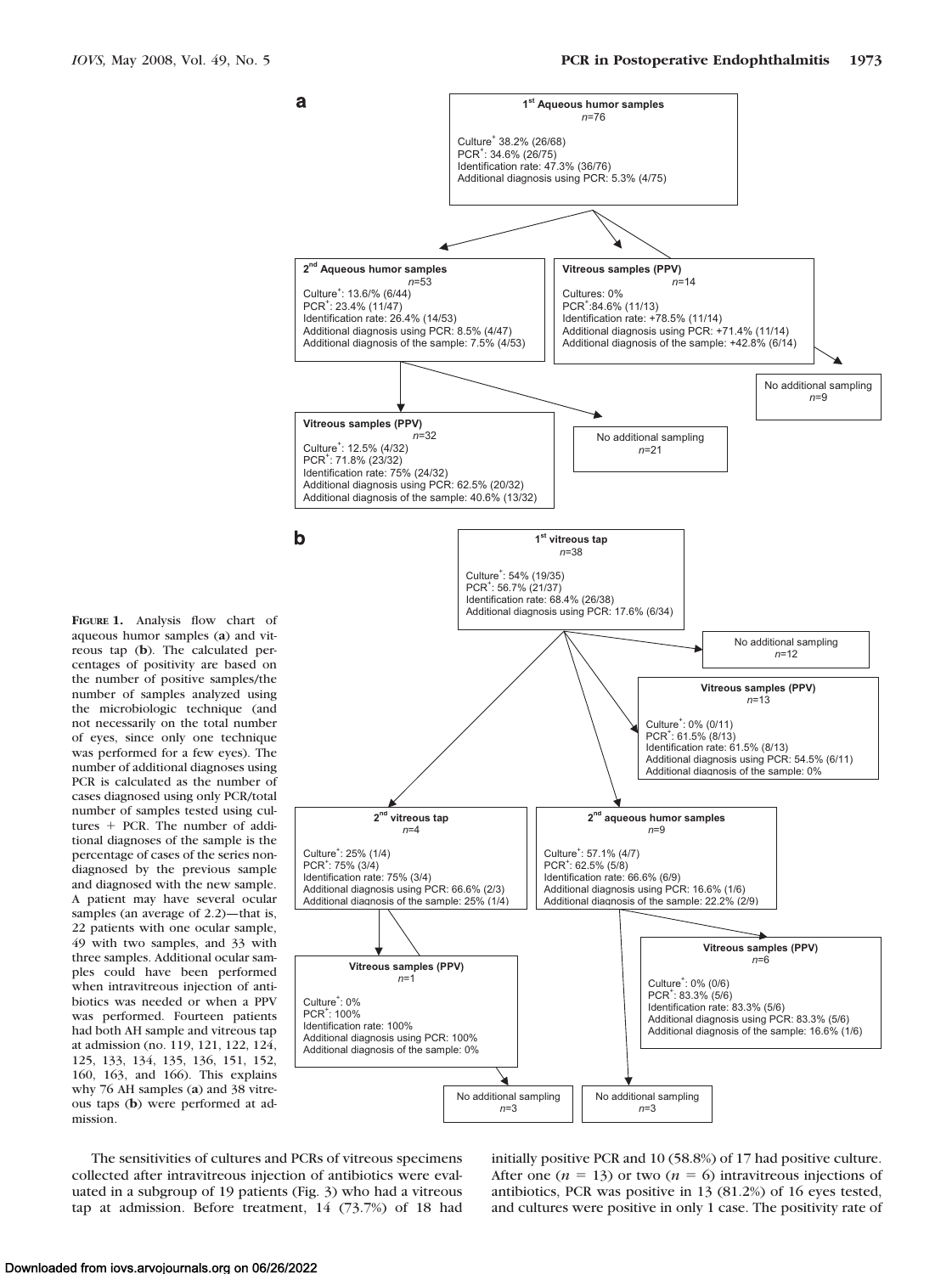| AH <sub>1</sub><br><b>Samples</b> | 16S rDNA PCR <sup>-</sup>                                                                                                                                                                                                                                                                                                                                                                                                                                                                                                                                      | 16S rDNA PCR <sup>+</sup>                                                                                                                                                                                                                                                                                    | <b>16S rDNA PCR Not Performed</b>                                                                  |
|-----------------------------------|----------------------------------------------------------------------------------------------------------------------------------------------------------------------------------------------------------------------------------------------------------------------------------------------------------------------------------------------------------------------------------------------------------------------------------------------------------------------------------------------------------------------------------------------------------------|--------------------------------------------------------------------------------------------------------------------------------------------------------------------------------------------------------------------------------------------------------------------------------------------------------------|----------------------------------------------------------------------------------------------------|
| Culture <sup>-</sup>              | $n = 37$<br>No final identification (32, 33, 38, 43, 45, 46, 49,<br>52, 59, 61, 62, 71, 109, 111, 112, 113, 117,<br>125, 126, 145, 153, 169)                                                                                                                                                                                                                                                                                                                                                                                                                   | $n = 4$<br>S. epidermidis (177)<br>S. epidermidis/capitis (114, 115,<br>149)                                                                                                                                                                                                                                 | $n = 1$<br>Bacteria identified in a different<br>ocular sample*:<br>S. epidermidis/caprae/capitis/ |
|                                   | Bacteria identified in a different ocular sample*:<br>Staphylococcus epidermidis (28, 120, 123)<br>S. epidermidis/capitis (50)<br>S. epidermidis/caprae/capitis/saccbarolyticus<br>(66, 166)<br>S. warneri/pasteuri/auricularis/<br>piscifermentans/lugdunensis (48)<br>S. aureus/ssp. anaerobius/baemolyticus (47)<br>Streptococcus mitis/oralis/sanguinis (127)<br>Strep. mitis/pneumoniae/oralis/sanguinis<br>(74)<br>Strep. parasanguinis (59)<br>Strep. oralis (116)<br>Strep. mutans (128)<br>Granulicatella<br>elegans/adiacens/balaenopterae (64, 124) |                                                                                                                                                                                                                                                                                                              | saccharolyticus (69)                                                                               |
| $Culture+$                        | $n = 10$<br>S. epidermidis (209, 54, 57)<br>S. lugdunensis (130)<br><i>S. bominis</i> (35, 63)<br>S. aureus (122, 141, 144)<br>Agrobacterium/Bradyrbizobium japonicum/<br>Rhizobium galegae (152)                                                                                                                                                                                                                                                                                                                                                              | $n = 16$<br>S. epidermidis (31, 37, 56, 73,<br>119, 135)<br>S. lugdunensis (163)<br>S. aureus $(34)$<br>Strep. sanguinis (55)<br>Strep. cristatus/sinensis/<br><i>oligofermentans</i> (160)<br>Strep. oralis (108, 133)<br>Enterococcus faecalis (68)<br>Strep. dysgalactiae (121)<br>Proteus vulgaris (134) |                                                                                                    |
| Culture not<br>performed          | $n = 2$<br>No final identification (101)<br>Bacteria identified in a different ocular sample*:<br>Abiotrophia defectiva (53)                                                                                                                                                                                                                                                                                                                                                                                                                                   | $n = 6$<br>S. epidermidis (75, 136, 140)<br>S. epidermidis/capitis (51, 58)<br><i>S. aureus</i> (132)                                                                                                                                                                                                        |                                                                                                    |

**TABLE 1.** Results of PCR and Cultures of Aqueous Humor Samples from 76 Patients with Acute Postcataract Surgery Endophthalmitis, before Intravitreous Antibiotic Injection

At the initial sampling, cultures were not performed in eight eyes and PCR was not performed in one additional eye, because the AH sample volume was insufficient to perform both techniques. Parentheses contain patient identification numbers.

\* A different ocular sample was used after the first sample and the first intravitreous injection of antibiotics—that is, at the time of the second intravitreous injection of antibiotics or at the time of PPV.

PCR did not differ  $(P = 0.3)$  before and after injection of antibiotics, whereas the positivity rate of cultures decreased  $(P = 0.07)$ . Most patients (9/10 cases, 90%) with a positive vitreous tap culture at admission had a negative PPV sample culture after antibiotic administration. The positivity of PCR on PPV vitreous samples did not differ significantly according to the number of intravitreous injections before PPV (1.5  $\pm$  0.7 in the group with PCR<sup>-</sup> versus 1.6  $\pm$  0.6 in the group of PCR<sup>+</sup>;  $P = 0.7$ ) or the delay until PPV was performed  $(4.4 \pm 2.2 \text{ vs.})$  $4 \pm 1.8$  days,  $P = 0.5$ ).

Testing of the PPV vitreous samples resulted in an additional microbiologic diagnosis in 42.8% of the patients compared with microbiologic results of AH samples collected before treatment (Fig. 1A), but in none of the patients with vitreous tap analysis on admission (Fig. 1B).

## **PCR Amplification of Part of the** *sodA* **Gene**

The *sodA* gene was amplified when eubacterial PCR allowed amplification of 16SrDNA belonging to the *Streptococcus* genus, but without specifying the species involved. The amplification of the *sodA* gene identified *Strep. oralis* in one of the eight cases studied (no. 133). In the other cases when *sodA* PCR or sequencing failed, cultures allowed isolation of *Strep. sanguinis* in two cases and *Strep. oralis* in two other cases.

#### **Overall Results**

Overall, when the results of AH and vitreous samples were pooled, the microbiologic diagnosis was obtained in 70% of the cases. Bacteria were Gram-positive in 94.3% of the cases (Table 4). PCR was necessary (i.e., positive PCR with negative cultures) for the microbiologic diagnosis on initial AH in 4 patients (4/41, 9.7%, and 6 additional patients with no cultures), on initial vitreous tap in 6 patients (6/15, 40%, and 1 additional patient with no culture), and on PPV vitreous in 35 patients (35/48, 72.9%, and 1 additional patient with no culture). If we considered all the ocular samples from each patient, PCR was necessary for microbiologic diagnosis in 25% of the patients, all of whose cultures were negative ( $PCR^+$ , cultures<sup>-</sup>). Furthermore, if we considered only the results of PCR of all ocular samples, PCR was sufficient for microbiologic diagnosis in 61% patients (PCR<sup>+</sup> with cultures<sup>-</sup> or <sup>+</sup>).

The correlation between culture and PCR results showed a high concordance (100%). However, in two cases, 16S rDNA sequencing allowed more reliable bacterial identification than did phenotypic methods applied to positive cultures. In case 160, *Strep. sanguis* was identified from culture, whereas 16S rDNA analysis revealed the *Strep. oligofermentans/cristatus/*  $sinensis$  group. In the second case (no. 121), a  $\beta$ -hemolytic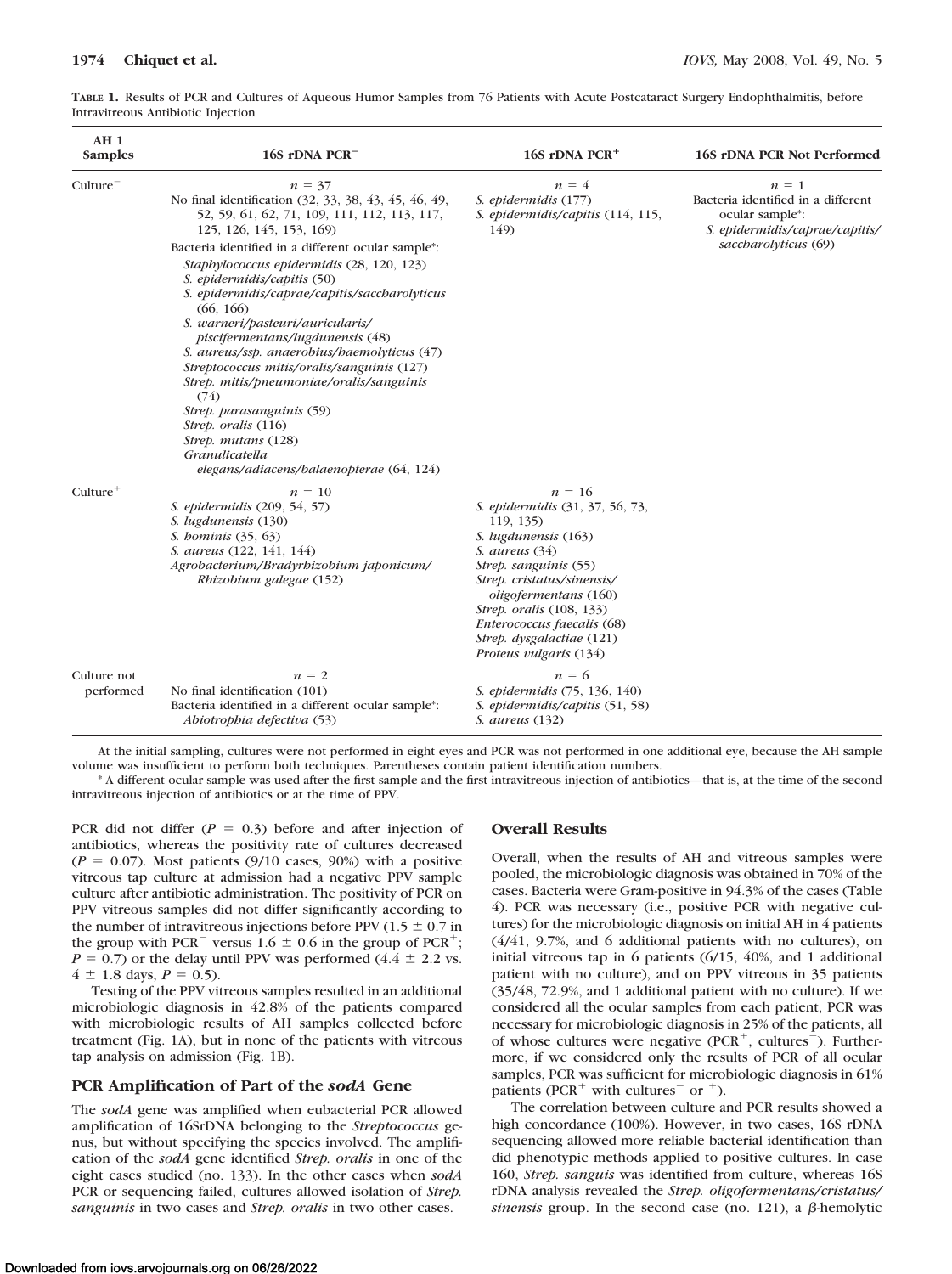| TABLE 2. Results of PCR and Cultures of Vitreous Samples from 38 Patients with Acute Postcataract Surgery Endophthalmitis, before |  |  |  |
|-----------------------------------------------------------------------------------------------------------------------------------|--|--|--|
| Intravitreous Antibiotic Injection                                                                                                |  |  |  |

| <b>Vitreous</b><br>Tap   | 16S rDNA PCR <sup>-</sup>                                                                                                                                                      | 16S rDNA $PCR+$                                                                                                                                                                                                                                                                                                                                                                                                                             | 16S rDNA PCR Not Performed                                                                            |
|--------------------------|--------------------------------------------------------------------------------------------------------------------------------------------------------------------------------|---------------------------------------------------------------------------------------------------------------------------------------------------------------------------------------------------------------------------------------------------------------------------------------------------------------------------------------------------------------------------------------------------------------------------------------------|-------------------------------------------------------------------------------------------------------|
| Culture                  | $n = 9$<br>No final identification (125, 161,<br>164, 174, 187, 189, 191, 197)<br>Bacteria identified on a different<br>ocular sample*:<br>Staphylococcus lugdunensis<br>(130) | $n = 6$<br>S. epidermidis/caprae/capitis/<br>saccharolyticus (166, 186)<br>S. epidermidis/capitis/<br>saccharolyticus (171)<br>Granulicatella elegans/adiacens/<br>balaenopterae (124)<br>Strep. dysgalactiae (121)<br>Haemophilus influenzae (36)                                                                                                                                                                                          | $n = 1$<br>Bacteria identified in a different ocular<br>sample <sup>*</sup> :<br>S. lugdunensis (163) |
| $Culture^+$              | $n = 5$<br>S. epidermidis (119, 190)<br>S. aureus (122, 173)<br>Streptococcus pneumoniae (182)                                                                                 | $n = 14$<br>S. epidermidis (135, 136, 198)<br>S. epidermidis, caprae, capitis,<br>saccharolyticus (172)<br>S. epidermidis, capitis (175)<br>S. lugdunensis (154, 180, 194)<br>S. sanguinis (165)<br>Strep. cristatus/sinensis/<br>oligofermentans (160)<br>Gemella baemolysans + Strep.<br>oralis (162)<br>Strep. oralis (133,† 151)<br>Rhizobium radiobacter (168)<br>Agrobacterium/bradyrbizobium<br>japonicum/Rhizobium galegae<br>(152) |                                                                                                       |
| Culture not<br>performed | $n = 2$<br>Bacteria identified on a different<br>ocular sample*:<br>S. epidermidis (134)<br><i>S. aureus</i> (132)                                                             | $n = 1$<br>Strep. oralis/parasanguinis (148)                                                                                                                                                                                                                                                                                                                                                                                                |                                                                                                       |

Because of a small amount of vitreous, PCR was not performed in one sample and cultures were not performed in three samples. Parentheses contain patient identification numbers.

\* The different ocular sample was performed after the first sample—that is, at the time of the second intravitreous injection of antibiotics or at the time of PPV.

† 133 identified as a *Strep. oralis* by *sodA PCR.*

*Streptococcus* could not be identified at the species level with phenotypic methods, whereas *Strep. dysgalactiae* was identified using 16S rDNA sequencing. A coinfection was found in one patient (case 162) with identification of *Strep. oralis* together with *Gemella hemolysans*.



**FIGURE 2.** Positivity of PCR and cultures of AH before and after antibiotic treatment  $(n = 53)$ . On the second AH sample, nine samples were not analyzed for cultures and six for PCR, because of the limited volume of sample. The positivity rate of PCR and cultures decreased significantly after one intravitreous injection of antibiotics.  ${}^*P = 0.001$ .  ${}^{\clubsuit}P = 0.036$ .

No control samples were positive by culture or PCR. The rate of contamination was estimated as 0% for the control specimens and 2% for samples from endophthalmitis patients. We considered as a possible contaminants an *S*. *epidermidis* strain detected by PCR in the second AH sample collected from patient 134 and a *Strep. gordonii* strain grown from the first AH sample collected in patient 64.

# **DISCUSSION**

Detection of microorganisms from postoperative endophthalmitis is of primary importance to allow confirmation of the infective nature of the observed postoperative inflammation, and to conduct a more rational and appropriate therapy. This prospective multicenter study evaluated eubacterial PCR in a large series  $(n = 100)$  postcataract acute endophthalmitis, and the results showed cultures and PCR to be complementary techniques providing a microbiologic diagnosis in 70% of the cases. This study also highlights the high superiority of eubacterial PCR over cultures for assay of PPV vitreous samples in patients with previous intraocular administration of antibiotics.

Although this study was not designed to compare AH and vitreous samples, the fact that one center systematically performed vitreous tap at admission, limiting the bias of the sampling technique, gave us the opportunity to compare both specimens. The results strongly suggest that initial vitreous tap was more effective than AH samples in detecting bacteria in cultures, as previously reported<sup>3,9-13</sup> or by PCR. The low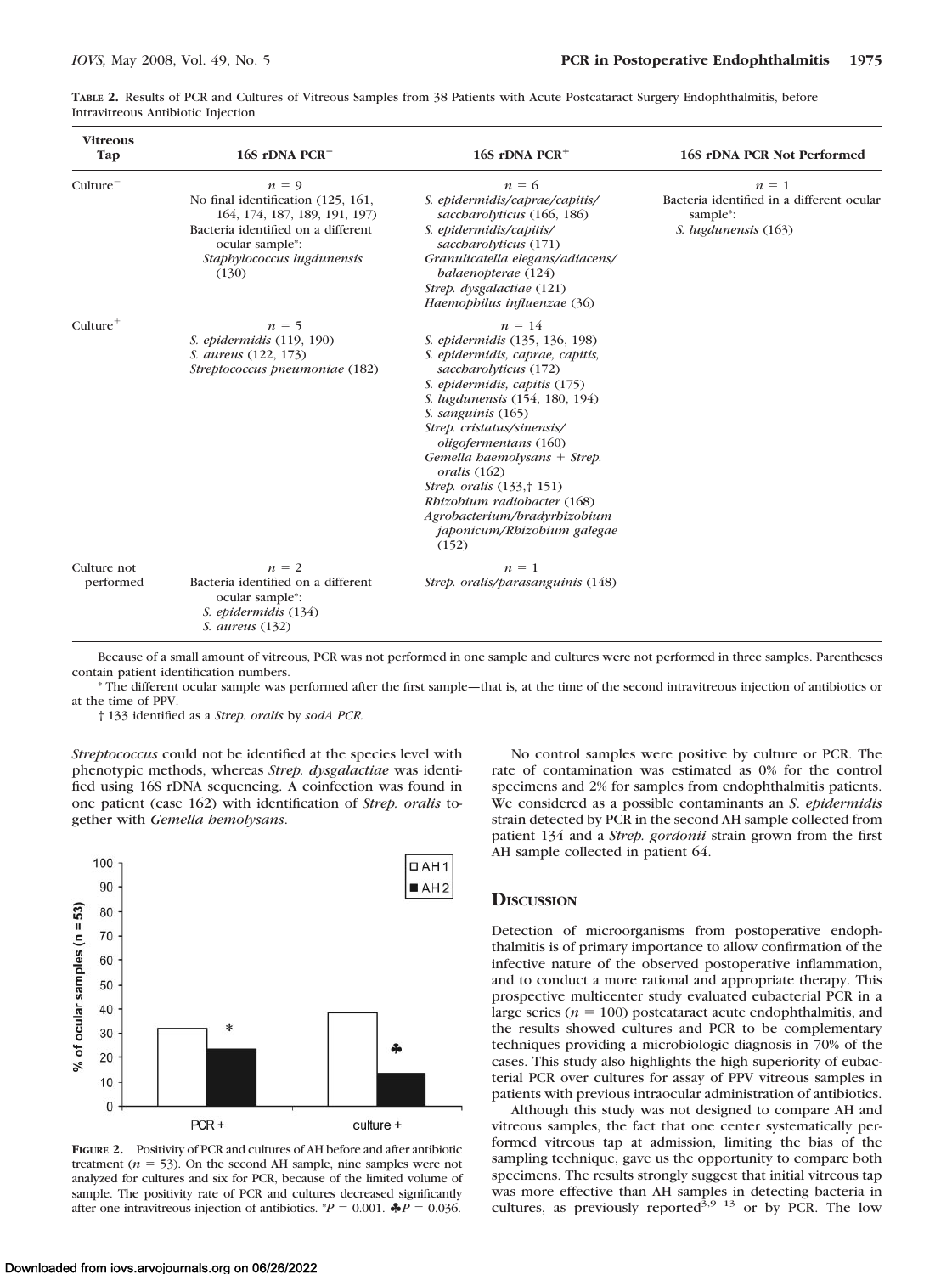| <b>Vitreous</b><br>Samples (PPV) | 16S rDNA PCR <sup>-</sup>                                                                                                                                                                                                                                                                            | $16S$ rDNA PCR <sup>+</sup>                                                                                                                                                                                                                                                                                                                                                                                                                                                                                                                                                                                                                   | 16S rDNA PCR Not Performed                                                                                                                                                                           |
|----------------------------------|------------------------------------------------------------------------------------------------------------------------------------------------------------------------------------------------------------------------------------------------------------------------------------------------------|-----------------------------------------------------------------------------------------------------------------------------------------------------------------------------------------------------------------------------------------------------------------------------------------------------------------------------------------------------------------------------------------------------------------------------------------------------------------------------------------------------------------------------------------------------------------------------------------------------------------------------------------------|------------------------------------------------------------------------------------------------------------------------------------------------------------------------------------------------------|
| Culture <sup>-</sup>             | $n = 13$<br>No final identification (49, 62,<br>112, 117, 125, 145, 164,<br>189)<br>Bacteria identified on a different<br>ocular sample†:<br>Staphylococcus epidermidis<br>(56)<br>S. epidermidis/capitis (58)<br>S. lugdunensis (154)<br>$S.$ aureus $(141)$<br>Streptococcus parasanguinis<br>(60) | $n = 35$<br>S. epidermidis (28, 57, 73, 75, 120, 135,<br>136, 140, 186)<br>S. epidermidis/caprae/<br>capitis/saccharolyticus (66, 69, 166)<br>S. epidermidis/capitis (50, 51, 114)<br>S. <i>lugdunensis</i> (130, 194)<br>S. warneri/pasteuri/auricularis/<br>piscifermentans/lugdunensis (48)<br>S. aureus (122)<br>S. aureus/baemolyticus (47)<br>Strep. sanguinis (55, 165)<br>Strep. ristatus/sinensis/oligofermentans<br>(160)<br>Granulicatella elegans/adiacens/<br>balaenopterae (64, 124)<br>Strep. oralis/parasanguinis (148)<br><i>Strep. oralis</i> (108, 116)<br>Strep. mitis/oralis/sanguinis (74, 127)*<br>Strep. mutans (128) | $n = 3$<br>No final identification (169)<br>Bacteria identified in a different ocular<br>sample <sup>†</sup> :<br>S. epidermidis or capitis (175)<br>S. epidermidis/capitis/saccharolyticus<br>(171) |
| $Culture^+$                      | $n = 1$                                                                                                                                                                                                                                                                                              | Agrobacterium/Bradyrbizobium<br>japonicum/rbizobium galagae (152)<br>Abiotrophia defectiva (53)<br>Enterococcus faecalis (68)<br>Proteus vulgaris (134)<br>$n = 4$                                                                                                                                                                                                                                                                                                                                                                                                                                                                            |                                                                                                                                                                                                      |
|                                  | S. aureus (144)                                                                                                                                                                                                                                                                                      | S. epidermidis (123, 209)<br>$S.$ aureus $(34)$<br>Strep. oralis (151)                                                                                                                                                                                                                                                                                                                                                                                                                                                                                                                                                                        |                                                                                                                                                                                                      |
| Culture not<br>performed         |                                                                                                                                                                                                                                                                                                      | $n = 1$<br>Haemophilus influenzae (36)                                                                                                                                                                                                                                                                                                                                                                                                                                                                                                                                                                                                        |                                                                                                                                                                                                      |

**TABLE 3.** Results of PCR and Cultures of Vitreous Humor Samples Obtained during Pars Plana Vitrectomy from 57 Patients with Endophthalmitis

Some of vitrectomized patients benefitted from AH sample and vitreous tap at admission and are listed in the PPV groups in Figure 1 and Figure 2. Parentheses contain patient identification numbers.

\* 74, 127 were not identified as *Strep. pneumoniae* after PCR *soda.*

† The different ocular sample was performed before PPV—that is, at the time of the first and/or of the second intravitreous injection of antibiotics

sensitivity of cultures and PCR in AH samples was also supported by the fact that in some patients with negative AH cultures and PCR, detection of microorganisms was further obtained in vitreous samples obtained during PPV.



**FIGURE 3.** Positivity of PCR and cultures in vitreous samples before (vitreous tap) and after antibiotic treatment (vitreous from pars plana vitrectomy, PPV). After antibiotic treatment, three samples were not analyzable by PCR. The positivity rate of cultures decreased after injection of antibiotics, whereas the positivity rate of PCR did not differ.  $\clubsuit P = 0.07$ .

Our data show that the complementarity of the two techniques was more evident in vitreous samples: Eubacterial PCR detected bacteria in 10% of culture-negative cases in the first AH sample, in 40% in untreated tap vitreous samples, and in 73% of treated PPV vitreous samples. Furthermore, when all ocular samples were analyzed, PCR was sufficient for diagnosis in 61% of the 100 patients. In PPV vitreous samples, previous administration of antibiotics may inhibit bacterial growth but PCR may still detect bacterial DNA of living or killed bacteria.

On the other hand, cultures may have been contributive in  $PCR<sup>-</sup> cases (15% for the initial ocular samples), without spec$ ificity of the bacterial spectrum. The negativity of PCR tests in culture-positive samples may be related to a lack of sensitivity (amplification of DNA, small inoculum). It is also possible that the DNA from some bacterial strains was not efficiently amplified by a given set of primers.26

Our results confirm the high superiority of PCR compared with culture of vitreous samples after intraocular antibiotic administration.<sup>14</sup> In this context only can PCR replace cultures, the number of viable colonies being probably too low for an effective growth in culture medium. However, even if the rate of positive cultures was sharply decreased by treatment, a single injection of intravitreous antimicrobial agents may be insufficient to eradicate the bacteria, $27$  since in our series  $13%$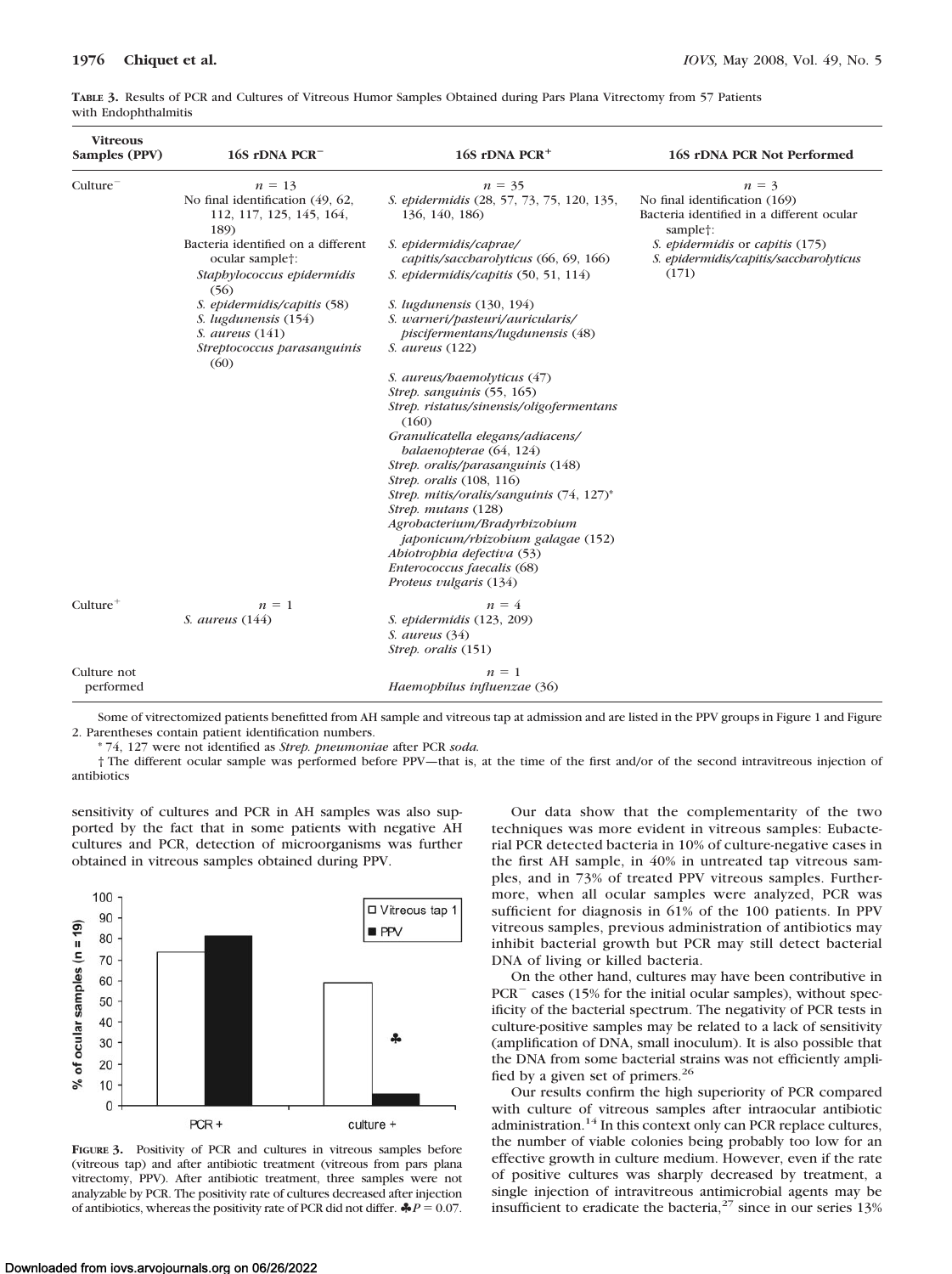| TABLE 4. Identification of Bacteria Involved in 100 Eyes with Acute Endophthalmitis after Cataract Surgery |  |  |
|------------------------------------------------------------------------------------------------------------|--|--|
|------------------------------------------------------------------------------------------------------------|--|--|

|               | <b>Bacteria</b>                                                                                                                                                                                    | Number |
|---------------|----------------------------------------------------------------------------------------------------------------------------------------------------------------------------------------------------|--------|
| Gram positive | Coagulase negative <i>Staphylococcus</i> (28, 31, 35, 37, 50, 51, 54, 56, 57, 58, 63, 66, 69,<br>73, 75, 114, 115, 119, 120, 123, 135, 136, 140, 149, 166, 171, 172, 175, 177, 186, 190, 198, 209) | 34     |
|               | Staphylococcus aureus/haemolyticus (29, 34, 47, 122, 132, 141, 144, 173)                                                                                                                           | 8      |
|               | S. lugdunensis (130, 154, 163, 180, 194)                                                                                                                                                           |        |
|               | S. warneri pasteuri/auricularis/piscifermentans/lugdunensis (48)                                                                                                                                   |        |
|               | Streptococcus mutans (128)                                                                                                                                                                         |        |
|               | Strep. sanguinis (55, 165)                                                                                                                                                                         |        |
|               | Strep. cristatus/sinensis/oligofermentans (160)                                                                                                                                                    |        |
|               | Strep. oralis (108, 116, 133, 151, 162)                                                                                                                                                            |        |
|               | Strep. oralis/parasanguinis (148)                                                                                                                                                                  |        |
|               | Strep. parasanguinis (60)                                                                                                                                                                          |        |
|               | Strep. mitis/oralis/sanguinis (74, 127)                                                                                                                                                            |        |
|               | Strep. pneumoniae (182)                                                                                                                                                                            |        |
|               | Strep. dysgalactiae (121)                                                                                                                                                                          |        |
|               | Enterococcus faecalis (68)                                                                                                                                                                         |        |
|               | Abiotrophia defectiva (53)                                                                                                                                                                         |        |
|               | Granulicatella elegans/adiacens/balaenopterae (64, 124)                                                                                                                                            |        |
|               | Gemella baemolysans (162)                                                                                                                                                                          |        |
| Gram negative | Proteus vulgaris (134)                                                                                                                                                                             |        |
|               | Haemophilus influenzae (36)                                                                                                                                                                        |        |
|               | Agrobacterium/Bradyrbizobium japonicum/Rhizobium galegae (152)                                                                                                                                     |        |
|               | Rhizobium radiobacter (168)                                                                                                                                                                        |        |
| Total         |                                                                                                                                                                                                    | 71*    |

The group of coagulase-negative *Staphylococcus* (CNS) includes *S. epidermidis, S. capitis, S. hominis, S. saccharolyticus,* and *S. caprae.* Parentheses contain patient identification numbers.

\* 71 bacteria were identified in cultures and/or PCR in 70 patients. One patient had a co-infection of two bacteria: *Gemella haemolysans Strep. oralis* (162).

of AH samples and 8% of PPV samples were positive for cultures after injection of antibiotics.

This study made it possible to estimate the additional diagnosis allowed by analyzing several intraocular samples. In case of a negative first AH sample, a second AH sample seems useless. In the same way, a sample from PPV was not contributive when performed after an initial vitreous tap (Fig. 1B). In contrast, vitreous from PPV is of interest after AH sampling, since in approximately 40% of cases a bacterium may be detected (mainly by PCR). One should be aware that this analysis suffers from bias associated with the decision to perform PPV or administer a new injection of antibiotics (the sampling was done at this time), which may limit this conclusion.

There were some discrepancies between the positivity rate of PCR in our study and that reported in the literature. Three main factors may be responsible for the different results obtained by different laboratories: the PCR technique, the nature of the ocular sample, and the population studied. This study was focused on a homogeneous population of patients with acute postcataract endophthalmitis, whereas other studies differ in the number of patients (from 5 to 55), the bacterial spectrum, the delay of postoperative endophthalmitis,<sup>14,15,18,19,28,29</sup> the type of surgery,<sup>14</sup> and the inclusion of endogenous or posttraumatic endophthalmitis.<sup>19,29</sup>

When eubacterial PCR allowed detection of *Streptococcus* sp. DNA, identification of bacteria at the species level was not always possible, since some *Streptococcus* species share greater than 99% homology in their 16S rDNA sequences.<sup>30</sup> For example, it may be difficult to differentiate the following species: *Strep. mitis, Strep. oralis, Strep. sanguinis*, and *Strep. pneumoniae*. In this case, amplification and sequencing of another gene (e.g., *sodA*) may allow differentiation of these species. In practice, *sodA* partial gene sequencing should be considered only in cases with negative cultures.

The concordance between eubacterial PCR and conventional cultures was considered 100%. However, the level of identification may be different between the two techniques. In some cases, the identification of subtypes was not possible by PCR when a 16S rDNA sequence had less than 97% similarity with sequences deposited in GenBank.<sup>24</sup> For example, the *S*. *epidermidis/caprae/capitis/saccharolyticus, S. warneri/pasteuri/auricularis/piscifermentans/lugdunensis* or *Strep. mitis/oralis/sanguinis/pneumoniae* sequence may not allow an identification of the bacteria at the species level.

Use of a scrupulous PCR technique is necessary to avoid false-positive results, which includes a meticulous ocular disinfection to avoid contamination with conjunctival ocular flora during sampling. Contamination must also be avoided during the processing of ocular samples at each step of the procedure. In the control samples, the false-positive rate in this study was 0%, lower than that reported in other studies (nearly  $5\%$ ).<sup>16,20</sup> Contamination was not considered a limiting factor in this study.

This prospective study gives insight into the microbial flora responsible for acute endophthalmitis after cataract surgery: Gram-positive bacteria, especially coagulase negative *Staphylococcus* (CNS) species, remain the most common causative organisms in this context.<sup>3,31</sup> Compared with a previous study reported in France (GEEP study)<sup>1,32</sup> there seems to be a decline in Gram-negative bacteria (5.7% vs. 15%). Moreover, this study, including approximately 15% to 20% of the total number of cases per year in our country, gave a good estimation of the strains involved in acute postoperative endophthalmitis in France.

The limitations of this study are mainly related to the reallife sampling protocol (i.e., the lack of analysis using one technique because of the limited volume of ocular specimens in a few cases and the bias associated with the second ocular sampling: AH or PPV). Clearly, the rate of positivity of some samples after the initial intravitreous injection of antibiotics may depend on the cause of PPV—particularly the severity of the clinical presentation and probably the virulence of the bacteria involved. The limits of this PCR sequencing technique may stem from lower sensitivity when compared with PCR techniques targeting a specific microorganism, the inability to provide identification at the species level for some taxons, and the cost (US \$179). However, this study more accurately re-